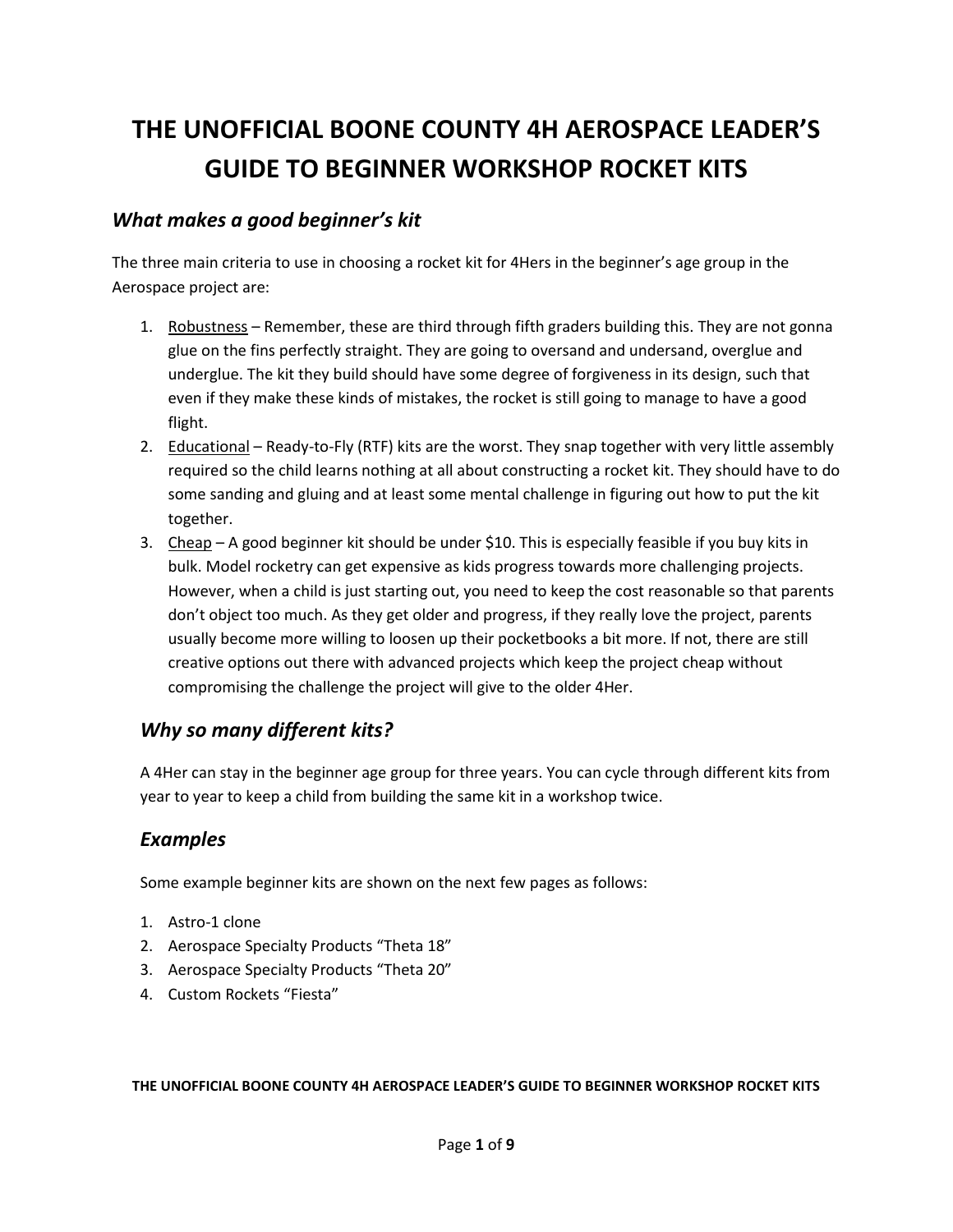# *Astro-1 clone*

This is a rocket kit designed by former 4H Aerospace leaders Mark Newton (Boone County) and LaVerle Orme (Tippecanoe County). The Centauri Astro-6 was a rocket kit of their childhood, no longer in production. Mark and LaVerle thought "wouldn't it be great if today's 4Hers could build this kit?" and re-invented the design themselves from memory. They then approached Bill Saindon at Balsa Machining to fabricate most of the kit parts for them, and bought the individual parts. There are some other parts that are purchased from alternate sources, like a hardware store. The individual parts must then be assembled into kits for each individual 4Her. Loose parts for kits like this can be sorted and put together in small Ziploc sandwich baggies. What better way to spend a February weekend than sitting in front of the TV in the living room with parts scattered on the floor in front of you, needing to be sorted into individual kits for 4Hers?

The plans for the original kit can be viewed a[t http://www.spacemodeling.org/jimz/kb-17.htm.](http://www.spacemodeling.org/jimz/kb-17.htm) One difference between Mark & LaVerle's kit and the original, is that their kit has fin slots in the body tube whereas in the original Centuri design, the fins just glued on the outside of the body tube. The slotted fin tube design makes for an interesting way for 4Hers to learn how to uild a rocket.

Here are the parts which are bought for each kit from Balsa Machining at http://www.balsamachining.com/.

| <b>QTY</b><br><b>PER</b><br><b>KIT</b> | Part#          | <b>Description</b>                                         |
|----------------------------------------|----------------|------------------------------------------------------------|
|                                        |                |                                                            |
|                                        | CENBC107       | Centuri Ogive nose cone                                    |
|                                        | LL18-125       | 1/8" launch lug                                            |
|                                        | Bmseh275       | 2.75" motor hook                                           |
|                                        |                | T104 body tube length 9" slots ASTRO-1                     |
|                                        |                | 3/32" balsa (med to high density) set 3 fins ASTRO-1       |
|                                        |                | T20-EMT laser marked w/motor hook for ASTRO-1 (motor tube) |
|                                        | <b>CR520-P</b> | Centering ring paper (engine block)                        |
|                                        | CR20ST10-W     | Special centering ring - wood (motor tube centering rings) |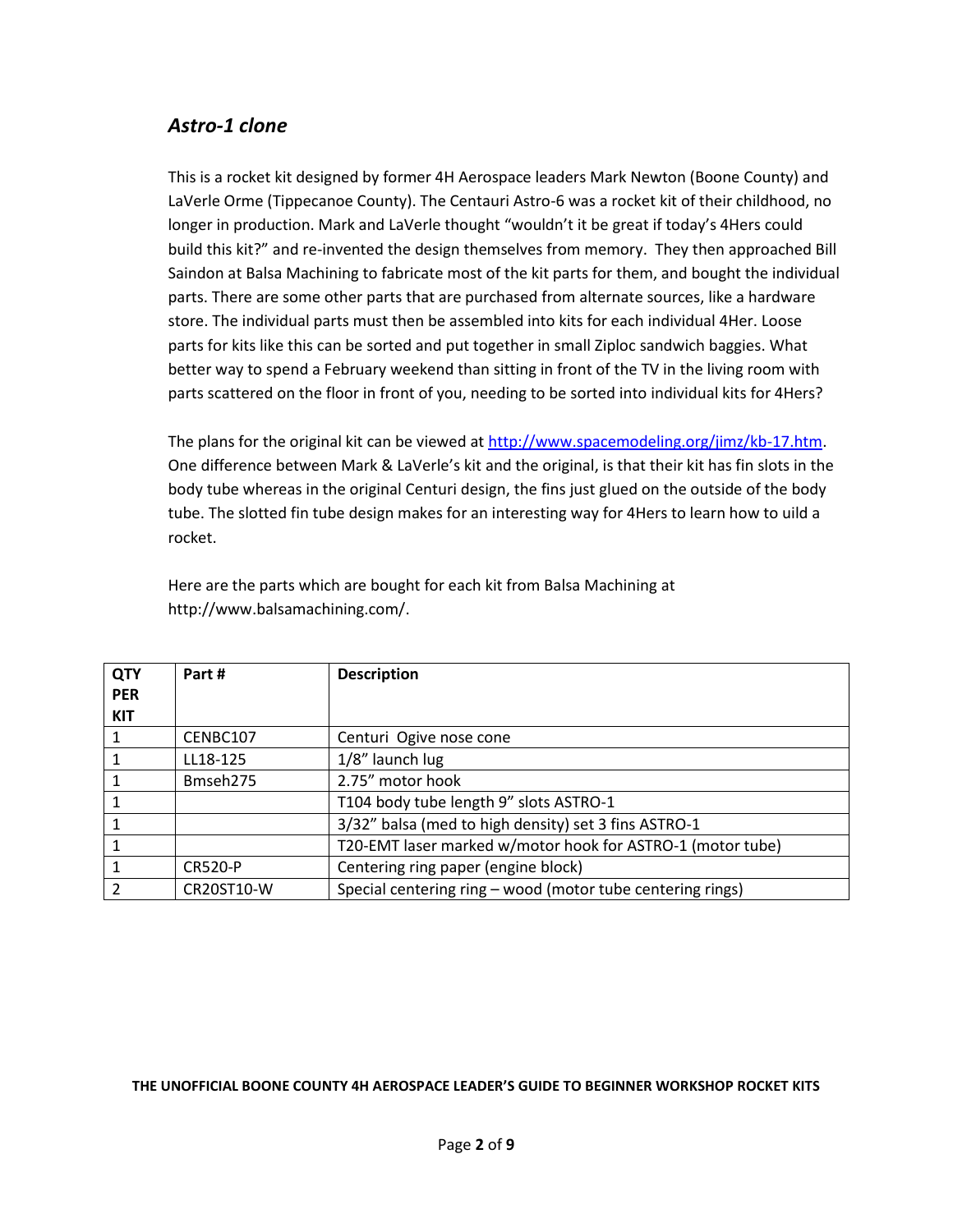Other parts needed to complete your kit:

Each kit needs a small eyebolt like such, which screws into the nosecone, for attaching the shock cord. These can be bought cheaply at a hardware store. Make sure the eyebolt is a small one.



Each kit needs a streamer. Material to make streamers can also be bought at a hardware store, as such and cut into proper lengths. If you look online, they may call this "flagging tape". Be sure to get the narrow tape. Wide tape can get stuck in the body tube and may not come out when it is supposed to be ejected.



You will also need some Kevlar shock cord. You can buy spools of this from Balsa Machining or from Aerospace Specialty Products. Each kit should get a length that is twice the length of the body tube. The shock cord will be attached to the rocket body at the motor thrust ring.

You can instruct the kids to use single-use disposable recovery wadding which must be stuffed down in the rocket tube before every launch. However, another option is using Nomex flameproof cloth as recovery wadding, which gets permanently attached to the shock cord. You take about a 2" X 2" square or cloth, and punch a small hole in it. After the shock cord is attached to the motor thrust ring, but before you attach it to the nose cone, lace the shock cord through the hole in the Nomex patch. Be sure the streamer gets attached to the shock cord nearer to the nose cone than the Nomex. You may be able to buy Nomex patches from model rocket parts suppliers, or you can buy the cloth in bulk from internet distributors.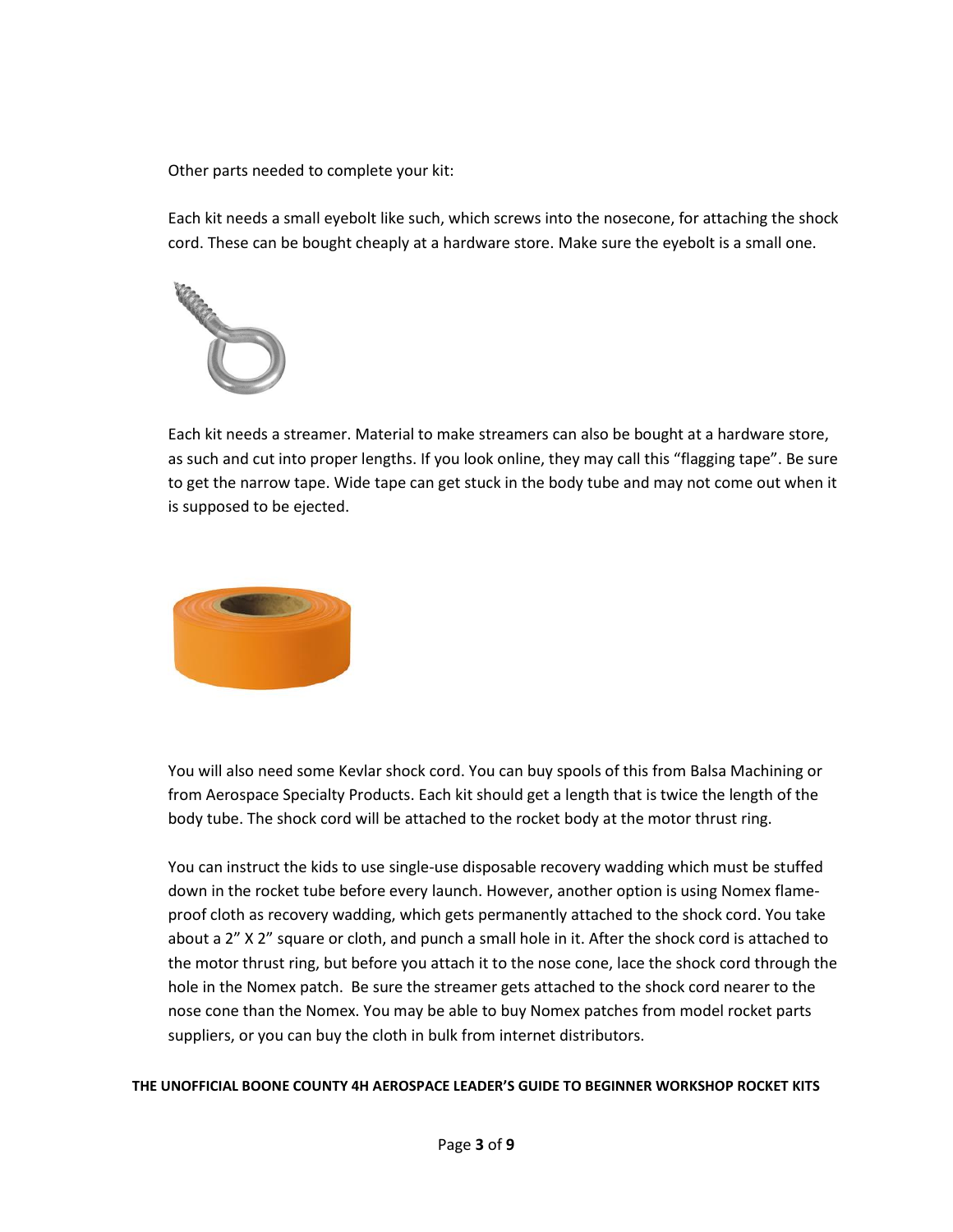# Centuri **SPORT FLYING ROCKET**

Catalog No. KB-17

While building this kit, please keep one thought<br>in mind . . . DON'T HURRY!! Take your time and do a neat job of assembling and finishing<br>your ASTRO-1. If you do, you'll end up with an impressive, good looking, top performing<br>model which you'll be proud to display and fly for your friends.

This rocket is designed to be launched only from standard remote controlled electrical launch systems. Always use the recommended engines and recovery wadding. Check with local authorities for possible restrictions before launching model rockets in your community.

Model rocketry, like any outdoor activity such as football or swimming, has its safety precautions. Following the Model Rocketeer's Safety Code, common to all manufacturers, will let you get the most out of model rocketry!

# **MODEL ROCKETEER'S SAFETY CODE**

#### **CONSTRUCTION**

My model rockets will be made of only lightweight materials such as paper, wood, plastic, and thin metallic foils, with the exception of payloads and engine holders made of wirelike material.

#### **ENGINES**

I will use only pre-loaded factory made model rocket engines in the manner recommended by the manufacturer. I will not change in any way nor attempt to reload these engines.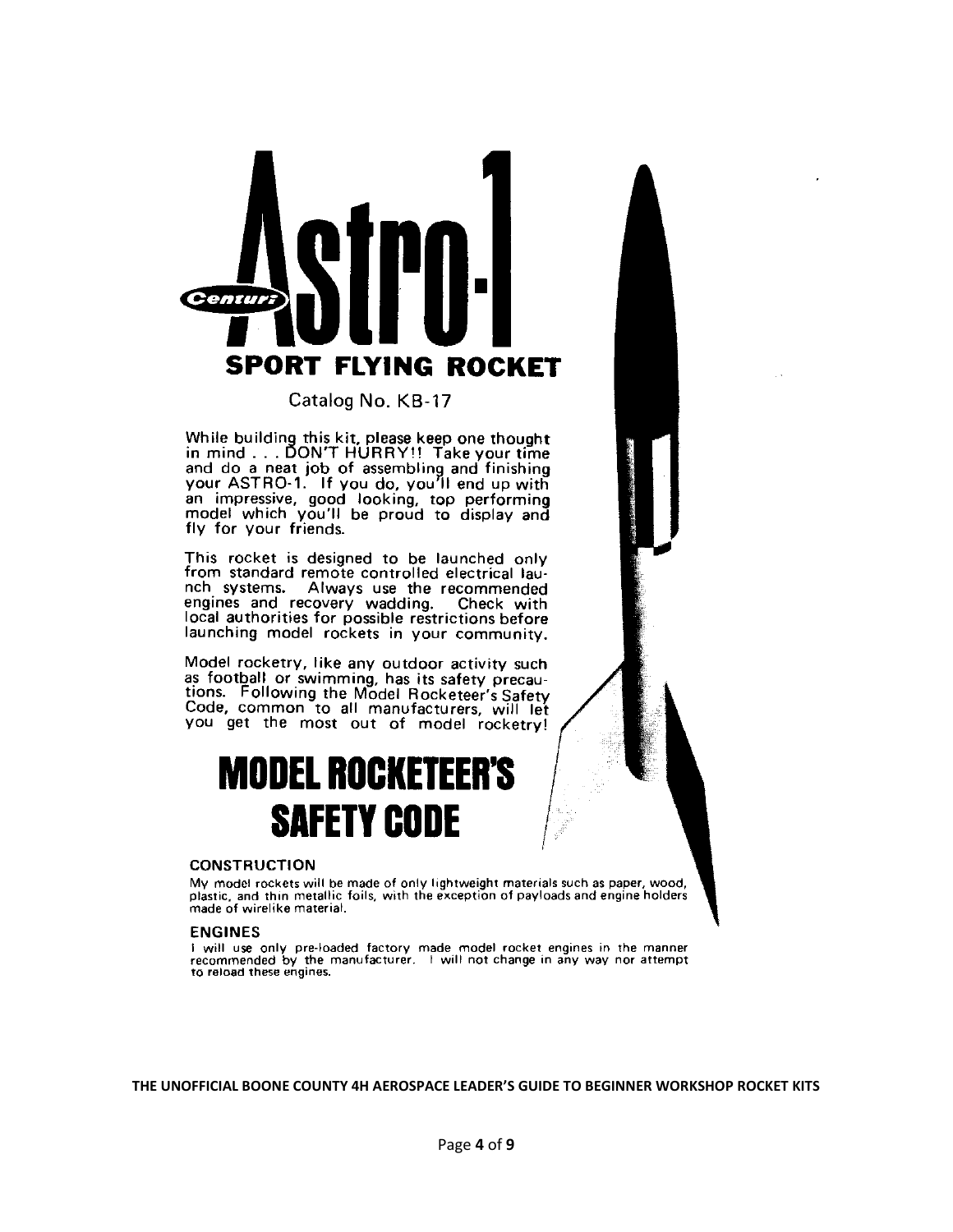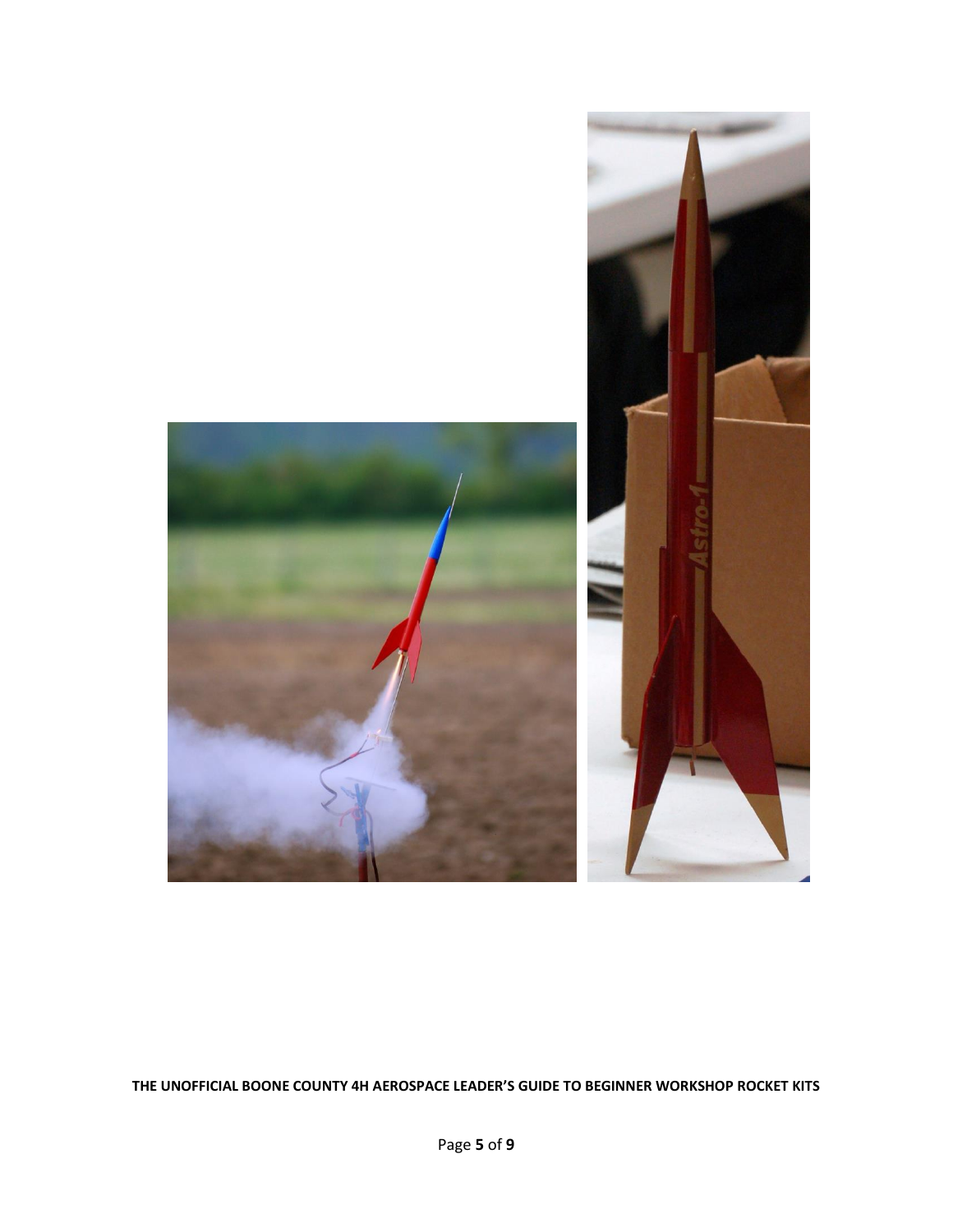# *Aerospace Specialty Products*

#### http://www.asp-rocketry.com/

There are two very nice beginner kits that can be bought from this company. One is the "Theta 18" and the other is the "Theta 20". "Theta" stands for "The EducaTors Asked". These are nice little kits that have balsa nose cones, and laser cut balsa fins which glue on the outside of the body tube.

Both kits can be bought in bulk, meaning you will get one set of building instructions and a box of parts that must be sorted out into individual kits.

There are a few "after market" modifications that should be made to the kit when it is bought. One thing is that sometimes the safety tape used for the streamer is too wide, so it must be replaced with thinner streamer ribbon (refer back to the section on the Astro-1). Also, even though spools of Kevlar shock cord are part of the bulk kit shipment, it is often not enough, so extra Kevlar shock cord should be purchased with the kits. Lastly, the kit does not come with a Nomex recovery wadding patch, so that is a nice addition.



**Theta 20 Model Rocket Kit** Product number: EKT20 A simple, minimum diameter (18 mm) model that uses easily found A - C motors. The kit features Aerospace Speciality Product's usual top-quality components, outstanding instructions, balsa wood nose cone, laser-cut balsa fins and streamer recovery. The Theta 20 can be built with multiple fin configurations, allowing each modeler to easily customize their models. Specifications: Length: 14.25"/36.2 cm Diameter: 0.736"/18.7 mm Weight: 0.53 oz/15 gm **Streamer Recovery** 

Skill Level: Beginner

Recommended Engines: 1/2A6-2; A6-4; A8-3; B6-4; C6-5.

The Theta 20 comes with design options to build it with three or four fins. It is a good idea to give the kids four fins but build it with three fins. The fourth fin can serve as a spare.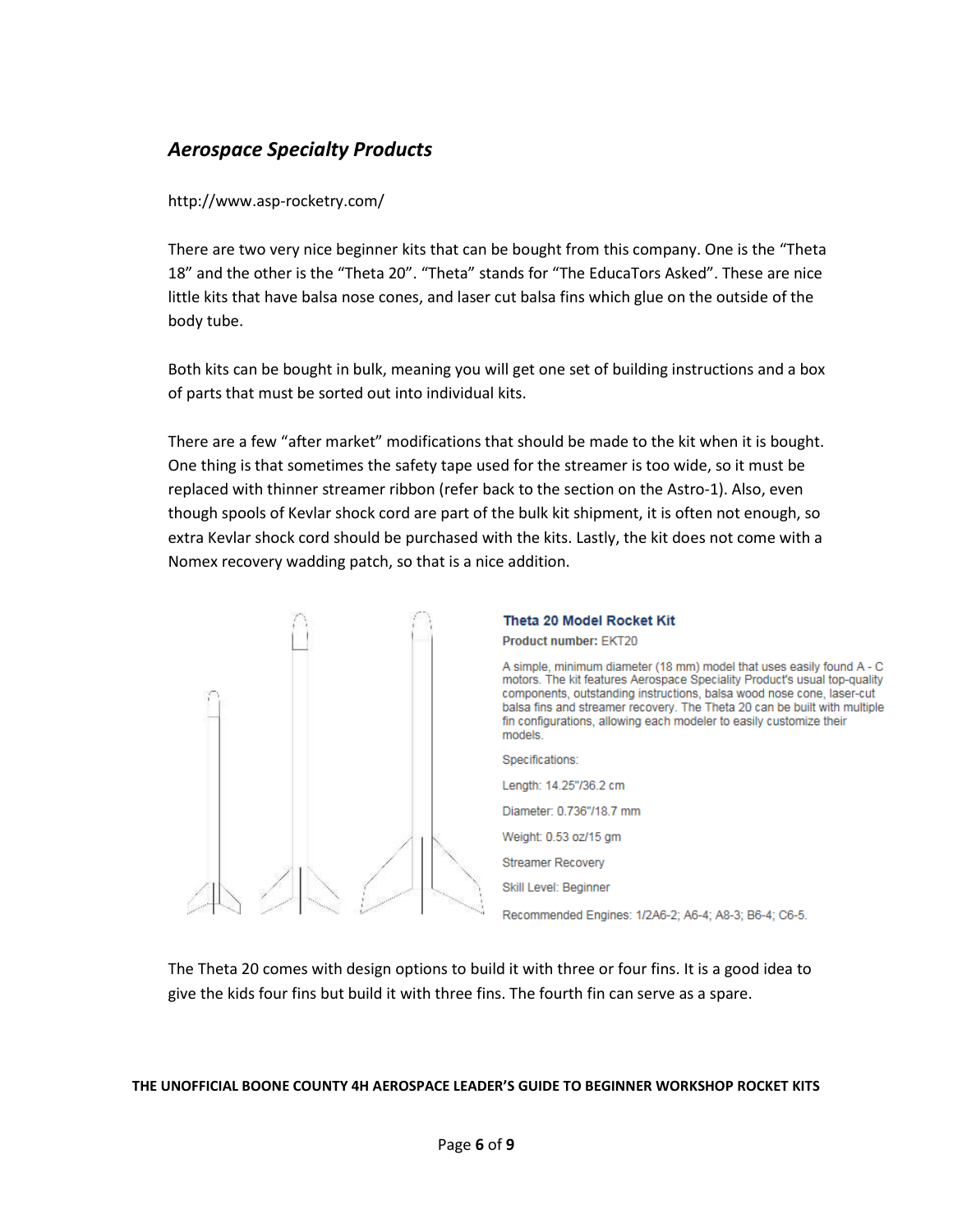### **AEROSPACE SPECIALITY PRODUCTS**

**ASP Store** Resources E-News What's New About Us Contact Us

# **Kits YOU Build!**

Jump to: Main Page | Store Index | ASP Educational/Bulk Pack Rocket Kits

#### Theta 18 Model Rocket kit

Product number: EKTH-18

Ideal beginner's kit! Easy to build & fly - designed for use in school & other group settings. Makes a great first or second rocket kit! Designed with the beginner in mind, but it's also a great sport flier for the more experienced modeler

Login

Features laser-cut balsa fins and balsa nose cone & streamer recovery. Designed to fly on easy to find 18 mm A, B or C engines.

Great model to learn basic rocketry modeling. Perfect for school or scout groups - bulk packaging available. Specifications:

Length: 15.5"/39.4 cm

Diameter: 0.98"/24.9 mm

Weight: 1.1 oz/30 gm

**Streamer Recovery** 

Skill Level: Beginner

Recommended Engines: 1/2A6-2; A6-4; A8-3; B6-4; C6-5 or 7

What you'll need to build this model:

Required: Adhesive (A wood glue, such as Elmer's Carpenters Glue or Titebond can be used for all steps and is recommended); sandpaper (medium - 220 or 280 grit); pencil or ball point pen; scissors or hobby knife; cotton swab ("Q-Tip", or piece of scrap balsa wood); tape (cellophane or masking).

Optional: sandpaper (fine - 320 or 400 grit, extra fine - 500 or 600 grit); filler material (such as Elmer's Fill & Finish, Elmer's Professional Carpenter's Wood Filler or interior spackling paste); sanding sealer (or balsa fillercoat); thinner (appropriate type for the sanding sealer); small paint brush; paint (Spray paint, such as Krylon, Pactra or Testors is recommended. Be sure not to mix different types or brands of paint without testing.) - primer; colors as desired & clear; sanding block; tack cloth

For either Theta design, the body tubes do not come with fin and launch lug alignment marks. The leader should add the marks to the body tubes in advance of the workshops. It will take too long to build in the workshop if the kids have to add the alignment marks themselves.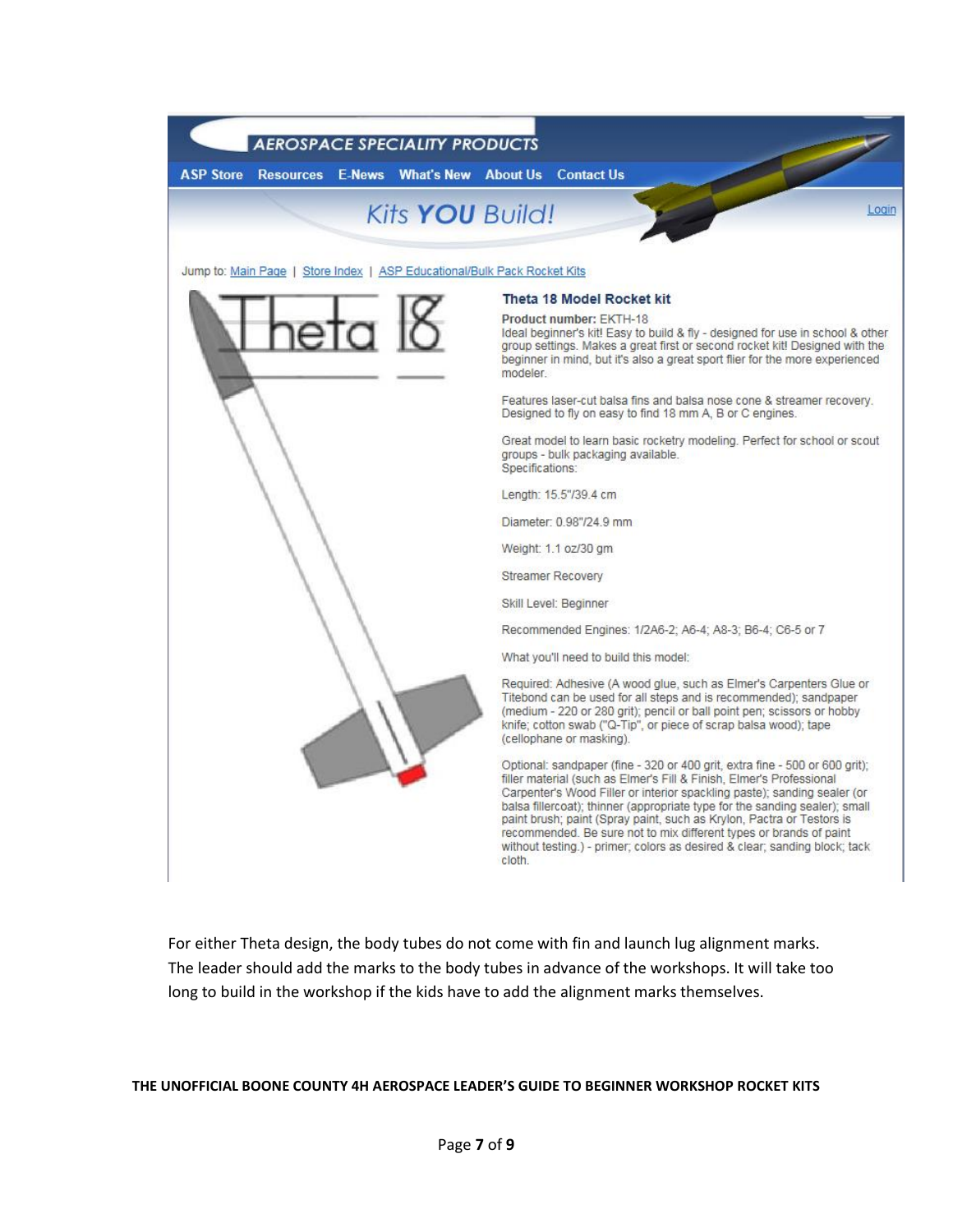

**Theta 20 (left) and Theta 18 (right)**